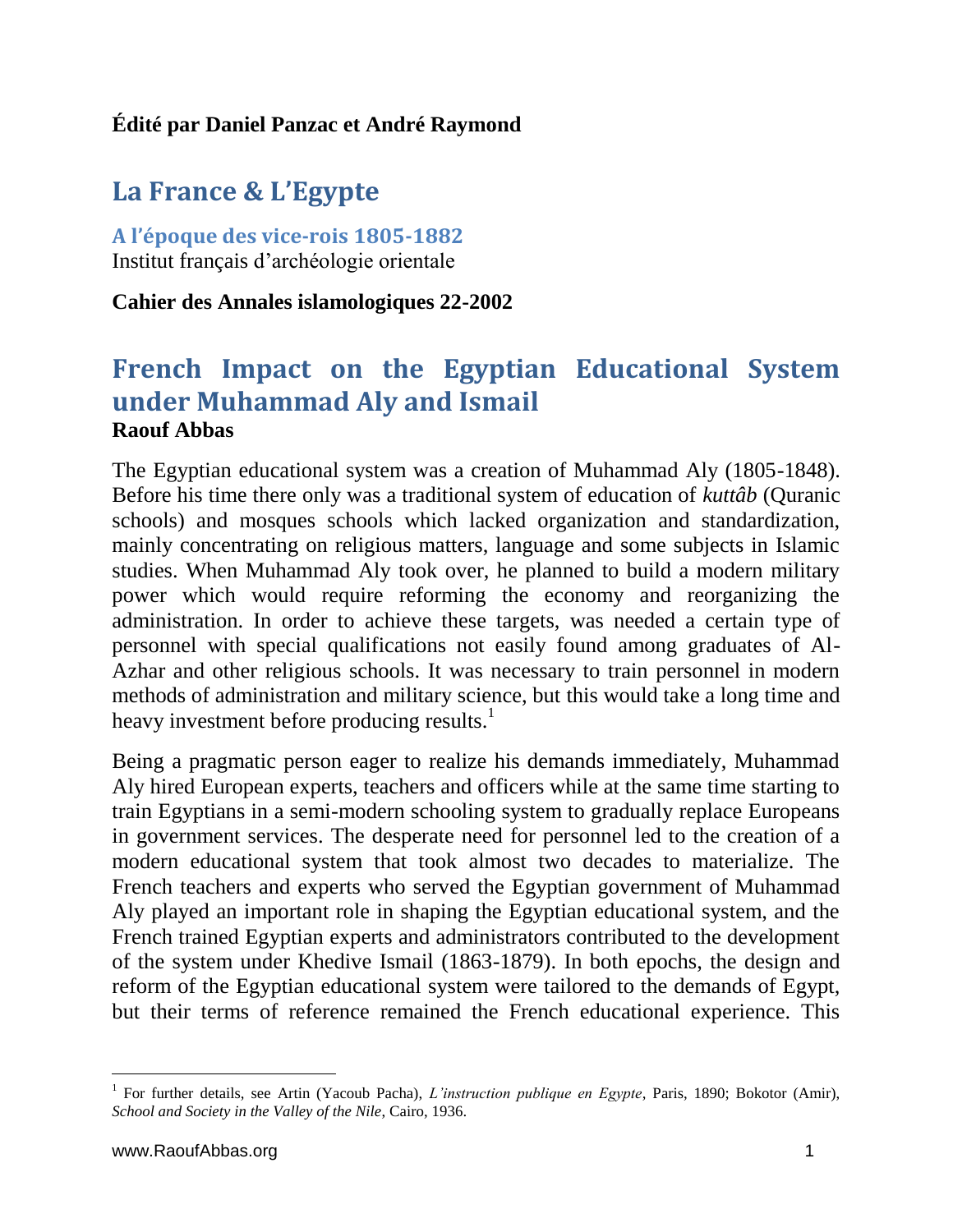experience left clear French fingerprints easily identified when we look at the Egyptian educational system before the time of the British Occupation.

However, this does not mean that Muhammad Aly favoured the French over other Europeans. His political ambition along with his desire to avoid European penetration and political pressure made him reluctant to recruit subjects of the Great Powers.

In fact, he did not think of hiring French personnel before the fall of the first Empire, preferring instead the Italians. Italian was the first foreign language to be taught in the early schools established by Muhammad Aly such as Qalah, Qasr Al-Ainî (School of Medicine), Muhandis-Khana (School of Engineering), and the military schools. The first educational missions were sent by Muhammad Aly to major Italian cities, and a majority of teachers, officers and technicians were recruited from there. The first books on modern sciences translated into Turkish and Arabic that were published by Būlâq Press were Italian books.

In a report on medicine in Egypt, Clot Bey<sup>2</sup> stated that when he first came to Egypt (1825), he has found medical service dominated by Italians. Out of 199 physicians and chemists employed by the Egyptian government, there were 44 French, British, German, Polish and Spanish, while the others were Italians. Gradually, Italians were replaced by French personnel: in the 1820's France became Egypt's main source of know-how, and The French language replaced Italian as the first foreign language to be taught in schools. French books on various subjects made up the majority of the published Arabic translations that came out of Būlâq Press.

French personnel served the government of Egypt under Muhammad Aly and Ismail in various positions such as physicians, engineers, teachers, technicians, military experts and administrators. This development enhanced the influence of Latin culture in general and French culture in particular, giving the latter an unchallenged position in Egypt until the British occupation tried to push aside French cultural influence. This last effort however did not meet with much success.<sup>3</sup>

Most of the French personnel recruited by Muhammad Aly were servants of the First Empire, trained and influenced by the traditions of the French revolution and

<sup>2</sup> Clot Bey submitted the report to Bowring; see Bowring J., *Report on Egypt and Candia*, London, 1840, p. 139. See also: Douin G., *une mission militaire auprès de Mohammad Aly*, Correspondance des généraux Belliard et Boyer de Boyer à Jomard (20 mai 1825), Le Caire, 1923, p. 40.

<sup>3</sup> Awad L., *Tarîkh al-fikr al-misrî al-hadith* vol. I, al-Khalfiyya al-Târîkhiyya, kitâb al-Hilâl 215, Feb., 1969, p. 65- 68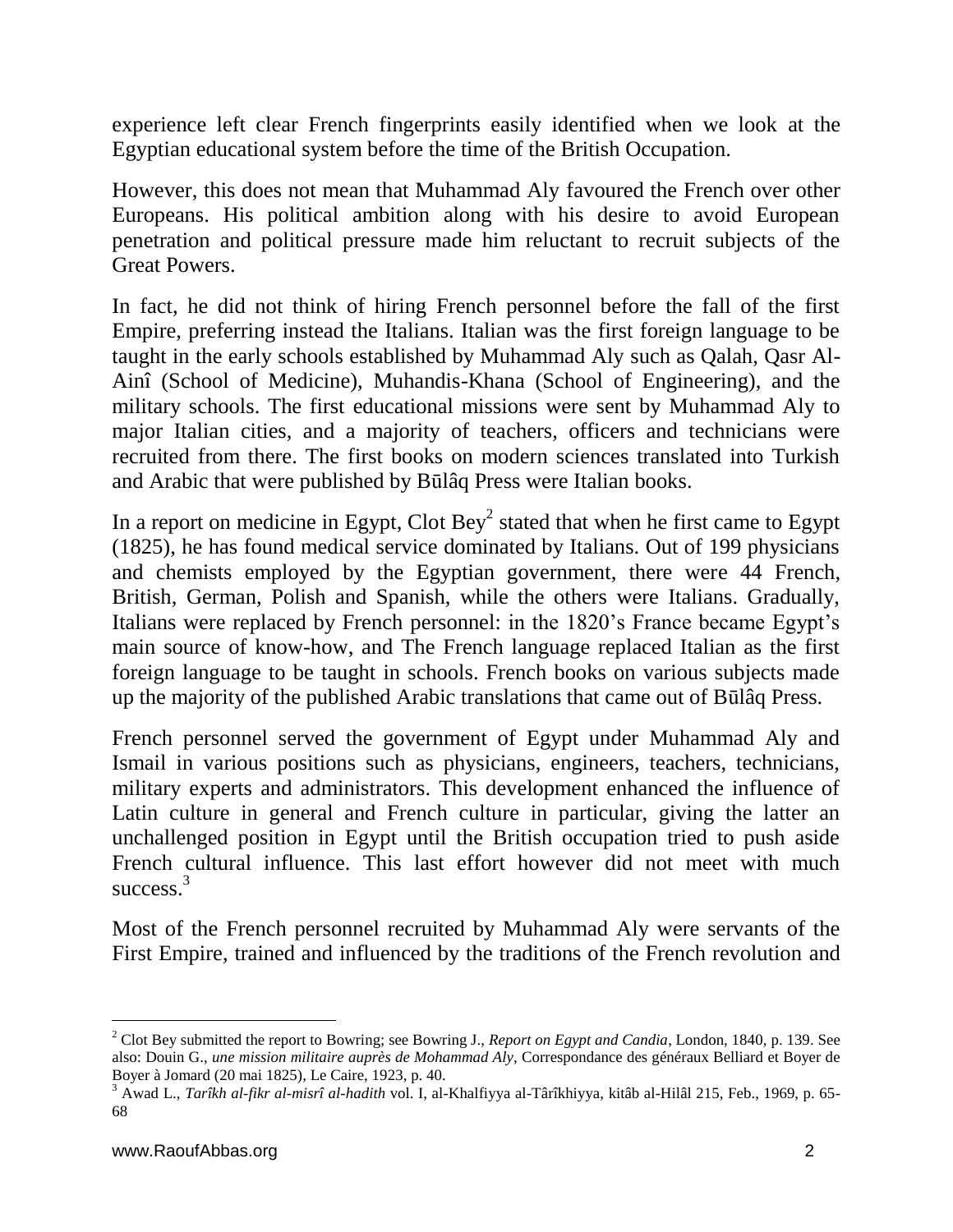the epoch of Napoleon.<sup>4</sup> Their ideas, morals and experience reflected on the essence of that era. Naturally, the contribution to designing the educational system of Egypt under Muhammad Aly and Ismail was deeply influenced by the French experience, as were the Egyptians who took part in shaping the system, having been educated in France.

It was in France that the idea if the state controlling education was first revived. Louis René da La Chalotais (1701-1785) expounded the doctrine in his *Essay on National Education* (Eng. Transl., 1934), criticizing at the same time the education given by the Jesuits. His *Essay* had a considerable influence, and during the nineteenth century France developed its highly centralized educational system.

Napoleon initiated this system, creating in1808 the *Université de France* which was a government department under a Rector responsible for the administration of education. Napoleon wished to ensure that the state was well provided with military officers and civil servants, and therefore encouraged the establishment of lycées and collages. He paid little attention to primary education, leaving it to the church and communes.

Francois Guizot, when Minister of Education, first organized primary schools under his law of 1833. Each commune had to maintain such a school. It was under the Third republic that primary education became in the 1880's compulsory and free. Throughout the organization of primary education, the French kept steadily in view the danger of creating an intellectual proletariat. Higher primary schools were created to continue education up to the age of 16 so as to prepare students to take places in the higher ranks of skilled industry, or among the middle professional ranks. French secondary education for boys was given in the lycées which were schools maintained and controlled by the State.<sup>5</sup>

Throughout the nineteenth century European schools in general and French schools in particular followed a system of military-like discipline for creating disciplined members of the community. This was the background of French and Egyptian personnel, members of committees struck by Muhammad Aly to design the Egyptian educational system. No doubt, their work was influenced by that background.

<sup>4</sup> Fot details, see: Zayn al-Din I., *al-Muwazzafûn al-Ajânib fî al-Idâra al-Misriyya* 1805-1882, M.A. Thesis, Faculty of Arts, Cairo University, 1984. 5 Information on French education is taken from the work of Compayré G., *Histoire critique des doctrines de* 

*l'education en France*, 2 vols, Paris, 1881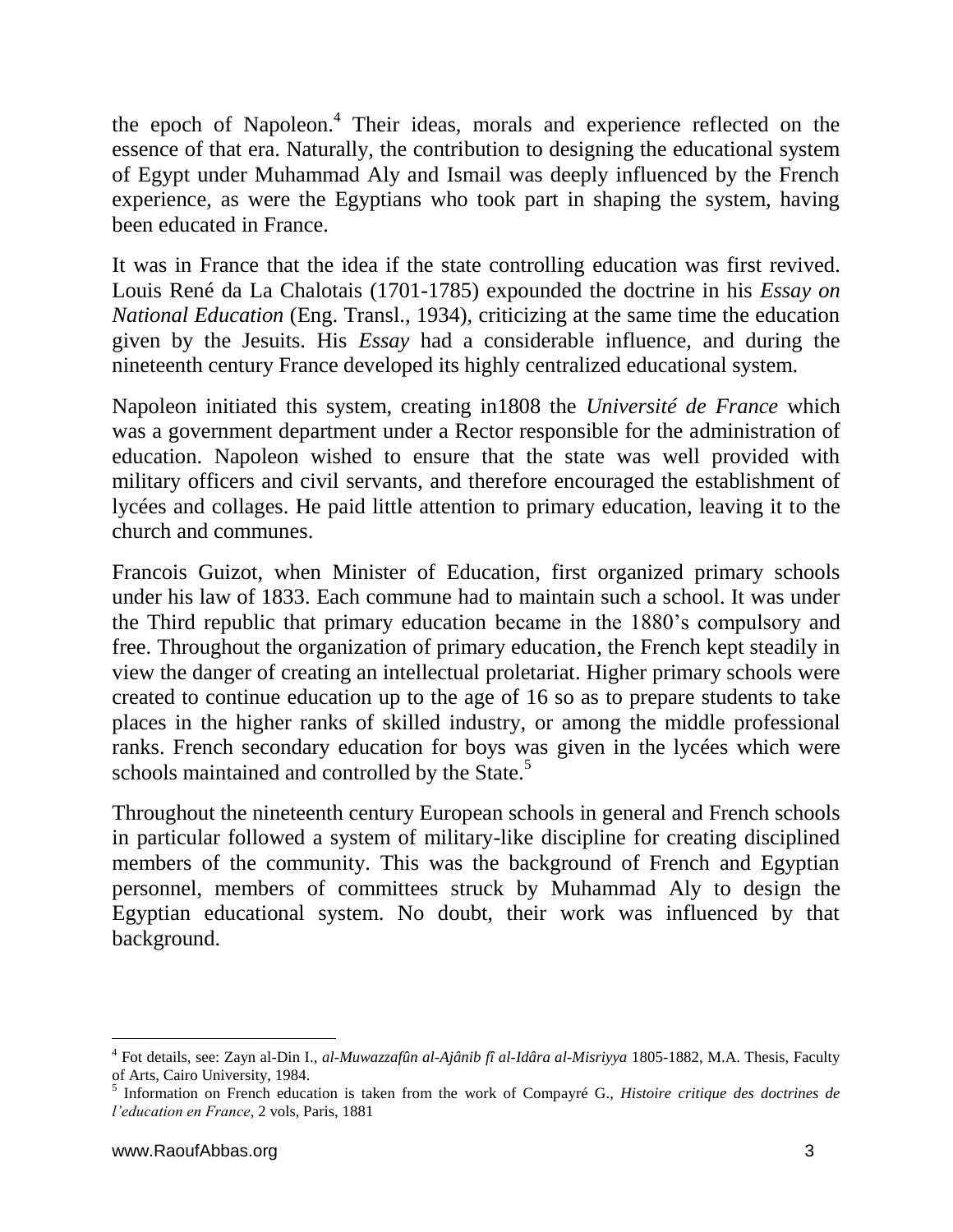# **The making of the Egyptian Educational System (1836)**

The modern schools had been established on a pragmatic basis from 1181 to meet the demands of Muhammad Aly's administration. Schools were made to train a certain number of students to be government servants and/or army officers. The first students were *Mamlûk* lads and Azharites recruited to study Turkish, Persian and Arabic, Italian, mathematics, and the military arts. Higher education schools were the first to be established, such as the School of Engineering, the Military School, the School of Medicine and Al-Alsun (School of Foreign Languages). Syllabication of each school was left to its European headmaster (*nâzir*) to decide, upon according to his own background and the demands of the viceroy, without any coordination or uniformity<sup>6</sup> between schools.

To supply these higher education schools, known as *madâris khusûsiyya* (special or professional schools), with students, the *Taghîziyya* (preparatory) school was established at Qasr al-Ainî in 1825. Five hundred students, mostly Turks and Circassians, were enrolled. Its syllabus consisted of: Quran, reading, writing, Turkish, Persian, Arabic, Italian, mathematics, drawing and calligraphy. Some 60 primary schools (*makâtib*) were gradually established in Cairo, Alexandria and some other cities to teach a limited number of students reading, writing, Quran and some principles of arithmetic. In addition, some one hundred of the traditional *Kuttâb* were maintained by *waqfs*. Excluding *Kuttâb*, all schools of the modern style were run by the department of war (*Dîwân al-Jihâdiyya*) up to 1873.<sup>7</sup>

The modern Egyptian schools needed a framework to organize them into a unified system of education able to cope with the expansion of the vice-royal government which, in 1836, controlled most of the Ottoman provinces of the Near East including Arabia and the Sudan. It also needed to meet the demand of the personnel for military and civil service. For this reason, Muhammad Aly set up in 1836, a committee under the title of *Majlis 'Âmm lil-nazar fî Tanzîm al-Madarîs*  (General council of School reorganization).

The committee was headed by Mustafa Mukhtar Bey Chief of the Civil Council (*Majilis al-Malakiyya*). The members were three Armenians (Artin, Stephan and Hakakian), two Egyptians (Rifâ'a al- Tahtâwi and Muhammad Bayyûmî) and seven French (Cane, Clot, Hamont, Lambert, Lubert, and Varin). The seventh Frenchman M. Duzol acted as secretary of the committee. All non-french members were educated in France or, at least, familiar with French culture (as Artin Yusufîân who was in charge of Trade and Foreign Affairs). All minutes, reports,

<sup>6</sup> Artin, op. cit., p. 69; Abd al-Karim A., *Tarîkh al-Ta'lîm fî 'Asr Muhammas Alî*, Cairo, 1938, p. 82-83.

<sup>7</sup> Mubarak A., *al-Khutat al- Tawfîqiyya*, vol .3, p. 40; Abdul-Karim, op. cit., p. 83-84.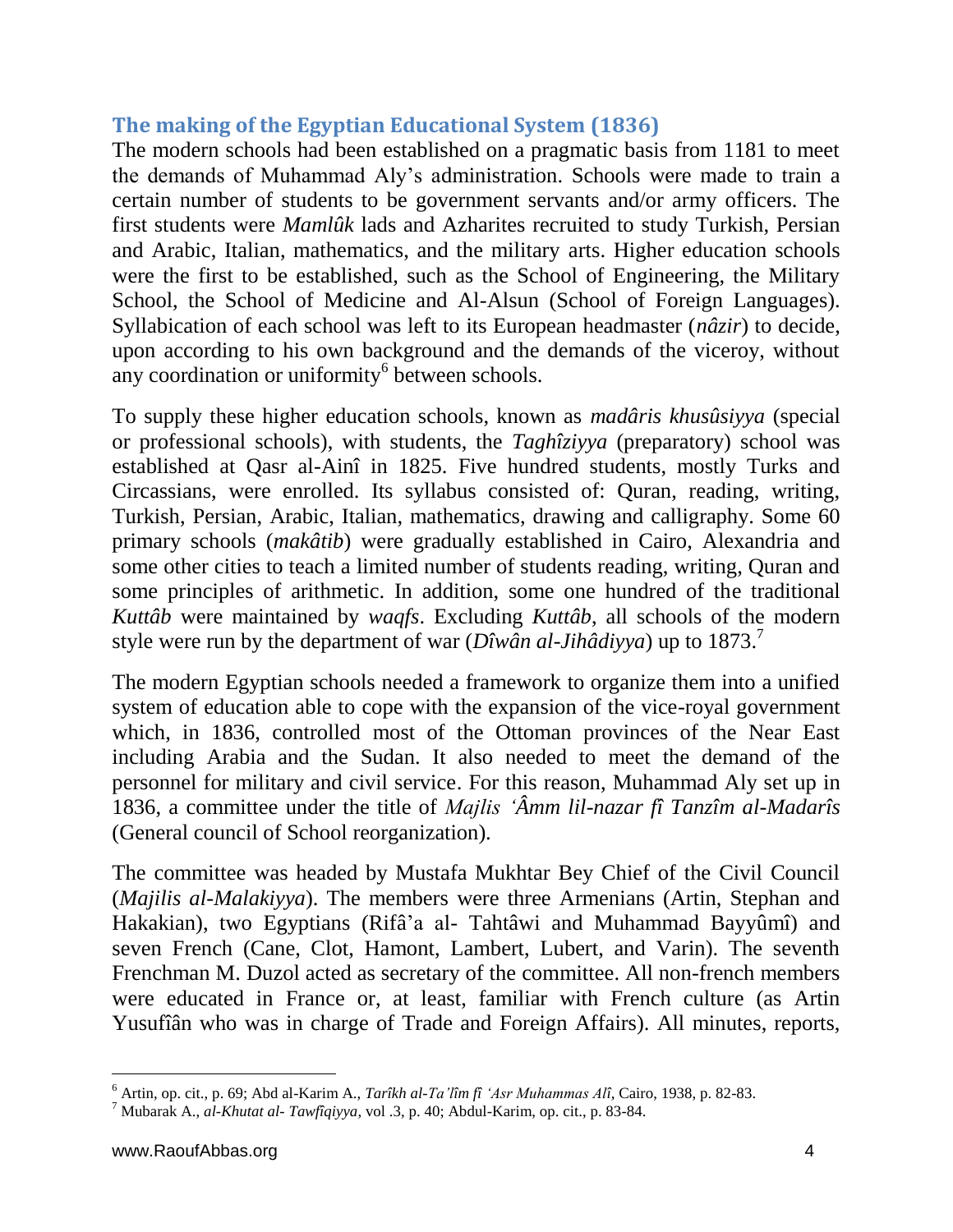records and communications made by the committee were written in French then translated into Turkish and Arabic.<sup>8</sup>

After a series of meetings and long debates, the committees suggested a plan to reorganize the schools. Accordingly, the educational system would be composed of three stages: primary, preparatory (secondary), and higher education (*khusûsî*), each stage leading to the next. Fifty primary schools were to be established in the provinces according to the percentage of population with a maximum enrollment of 5,500 boys. Two secondary schools were designed to prepare students for higher education, one in Cairo with 1,500 students and the second in Alexandria with 500 students. The main function of higher schools was to train students for military and civil service<sup>9</sup>

The committee concluded the task by designing regulations for each stage of the educational system and suggested a permanent body be in charge of the educational system. Muhammad Aly approved the plan, decreed for its enforcement and created a consultative body to watch over educational matters entitled *Shûrat al-Madâris*. The Shûrâ was headed by Mukhtar Bey with three advisers (Artin, Stephan, and Lambert) but continued to be under the department of war until 1837 when the department of education (*Dîwân al-Madâris*) was created. Despite the weakness of the Egyptian educational system in the last years of Muhammad Aly's rule, and throughout the times of Abbas I and said, the designs made in 1836 by the committee for the reorganization of education formed the core of the educational system of Egypt in the nineteenth century.

The French impact on the designs made by that committee can be found in the limited interest in primary education, a tradition of the Napoleonic era, as the State was mainly concerned with training personnel for civil and military service. The demand of the State for servants decided the size and quality of education in secondary and higher schools, but primary education was not a concern of the State as extending educational services to the people was not considered as a duty of the State or listed as one of the people's rights. In other words, education was confined to the social elite of State servants.

The regulations made by the committee reflected the military nature of the Napoleonic schools, making learning a process of discipline, inspection and continuous obedience. In the Egyptian educational system, both teachers and students were assigned military ranks; captain and lieutenant for teachers, sergeant-

 $\overline{a}$ 

<sup>&</sup>lt;sup>8</sup> M. Hamont, director of the school of Veterinary Medicine, reported his experience with this committee in his *Histoire de l'Égypte sous Mehemt Aly*, tome 2, Paris, 1843, p. 199.

 $<sup>9</sup>$  Abd al-Karim, op.sit., p. 94-95.</sup>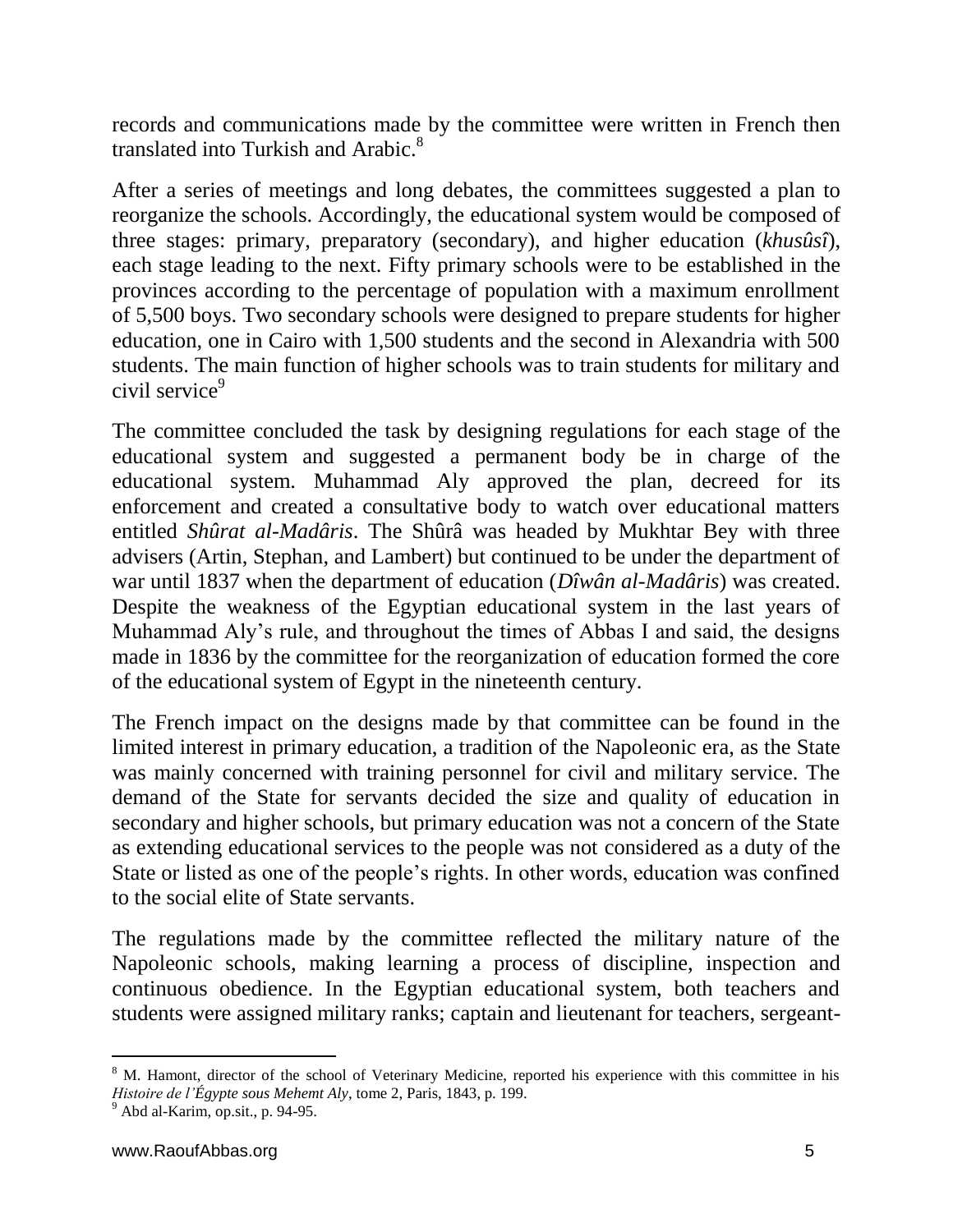major, and sergeant, corporal and private for students. The French influence can be traced too in the central administration of education through autocratic control, and in mandating control of primary education to the provincial administration that lacked the efficiency of its French counterpart.

The committee for the reorganization of education adopted the monitorial system and introduced it to the Egyptian educational system. It was called in French *l'enseignement mutuel* (mutual instruction) originating from the English Lancaster model school, and adopted by France in 1814.<sup>10</sup> In this system students of higher grades in the same school acted as instructors helping other students of lower grades to monitor their lessons.

Nevertheless, the committee had taken into consideration the indigenous cultural factors in designing school syllabus. Besides a great interest in teaching French to the students of secondary schools and making them able to write reports in French, the teaching of Arabic, Turkish, Persian, and Quran made up more that forty percent of the syllabus. Reorganization of education did not extend to include the traditional education of Quranic schools (*Kuttâb*), and other religious schools.<sup>11</sup>

### **Reform of the Educational System under Ismail**

Towards the middle of the nineteenth century, by the end of Muhammad Aly's time Egypt was gradually integrated into the European economic world after the elimination of state control of the economy. European presence gained a foothold in various fields, from the economy to culture. Foreign influence on Egyptian life in general was growing; as noted by European immigration, foreign schools and the emulation of European style of life by the social elite of landlords, including rulers. Simultaneously, a small but growing and influential group of Egyptians, beneficiaries of scholarships to Europe and graduates of modern schools established since Muhammad Aly, had found that the essence of European progress could be traced to its intellectual tradition. Rifa'a al-Tahtâwî pioneered a trend to modernize Arab thought. He introduced a new conception of society as homeland (*watan*) and nation (*ummah*).<sup>12</sup>

This is the background against which we view developments at the time of khedive Ismail, who tried to play the role of an enlightened despot striving to make his country part of Europe, supported by a class of officials deeply interested in and influenced by European culture through their French educational background. Few

l <sup>10</sup> Heyworth-Dunne J., *An introduction to the history of education in modern Egypt*, London, 1939, p. 246.

 $11$  Abd al-Karim, op.cit., p. 75-78.

<sup>12</sup> For details, see; Hourani A., *Arabic thoughts in the Liberal Age* 1798-1939, London, 1962, p. 69 ff.; Al-Shayyal J., *Târîkh al-Tarjama wal-Haraka al-Thaqafiyya fi 'Asr Muhammad Ali*, Cairo, 1951, p. 126; see also Sabry M., *La genèse de l'esprit national égyptien* 1863-1882 (N.P.1924), p.97.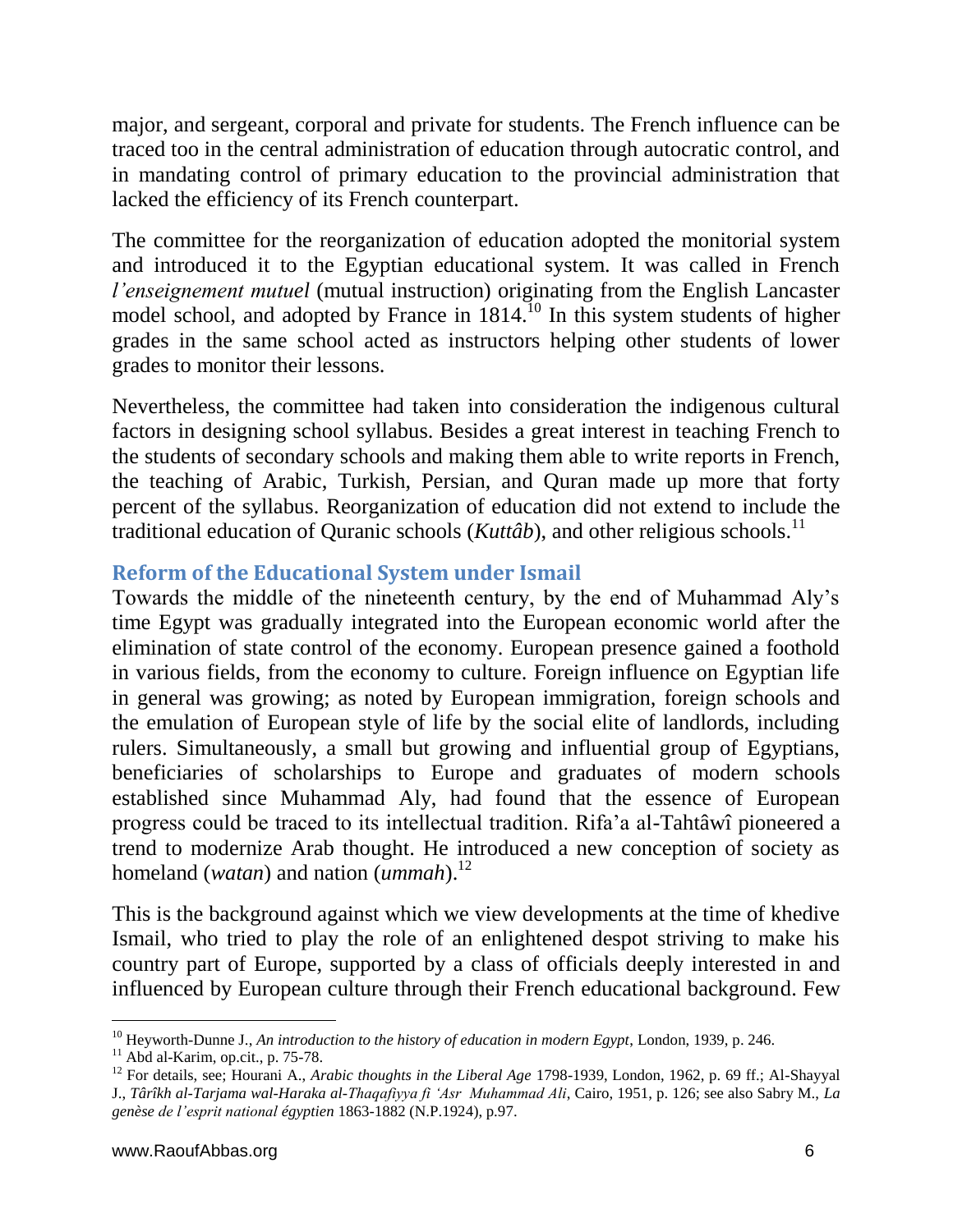days after his accession, Ismail reopened the Department of Education (*Dîwân al-Madârîs*), closed by Said in 1854. Ismail not only showed concern for the reconstruction of the military schools but also ordered the immediate opening of a primary and secondary school in both Cairo and Alexandria. In 1864 he began planning for the establishment of primary schools in the provinces.<sup>13</sup>

Interest in primary education as a means of creating civic society and fostering national feeling was then an important issue in France and Western Europe. Gradually, primary education became a state concern. It aimed to be a melting pot liable to providing uniformity in public education, producing good citizens and cultivating feelings of national affiliation.

The government of Ismail wanted to catch up with this national trend of public primary education. Being short of financial means to push forward such a costly project, the government inspired dome members of the Consultative Chamber of Deputies (*Majilis Shûrat al-Nuwwâb*) established in 1866, to propose the opening of a primary school in each of the provinces. The proposal (January, 1867) included an appeal to the population to support the schools by voluntary contributions. Admission of pupils would be without regard to social status or religion. Being financed by the provinces, charitable funds and *waqfs*, primary education would be free. Indications are that the project had from the outset been inspired by the government which had to win public support for raising the necessary funds.

Aly Mubarak, outstanding administrator and educator, graduate of the French educational system, was entrusted to draft proposals for the execution of the project. He chaired a committee, whose members included '*ulamâ*' and notables, to draft the Primary School Law of 1868 which was more advanced than the Shûrâ Chamber project. The traditional Quranic schools (*Kuttâb*) were included in the system of modern primary schools.<sup> $14$ </sup> The primary school law of 1868 decreed, for the first time, that the state would supervise all *Kuttâb*. 15

As qualitative and quantitative improvement of the schools depended not only on finance but also on availability of a sufficient number of suitable teachers, Aly Mubarak founded *Dâr al'Ulûm* in 1871, as the first teachers' college in Egypt.<sup>16</sup> Certainly Aly Mubârak had in mind the model of teachers' colleges of France

 $\overline{a}$  $13$  Artin, op.cit., p. 95, 169; Heyworth-Dune, op.cit., p. 347 ff.

<sup>14</sup> Sami A., *Taqwîm al-Nîl wa 'Asr Ismâ'îl*, 3 :2, Cairo, 1936, p. 552, 600; Douin, *Histoire du règne du Khédive Ismail*, Rome, 1934, tome I, p. 310 ff.

<sup>15</sup> For the text of the Primary School Law known as *Lâ'ihat Rajab*, see: Abd al-Karim, *Târîkh al ta'lîm fi Misr min nihâyat hukun Muhammad 'Alî ilâ awâ'il hukm Tawfîq*, Cairo, 1945, vol. 3, p. 34.

 $16$  Artin, op.cit., p.100.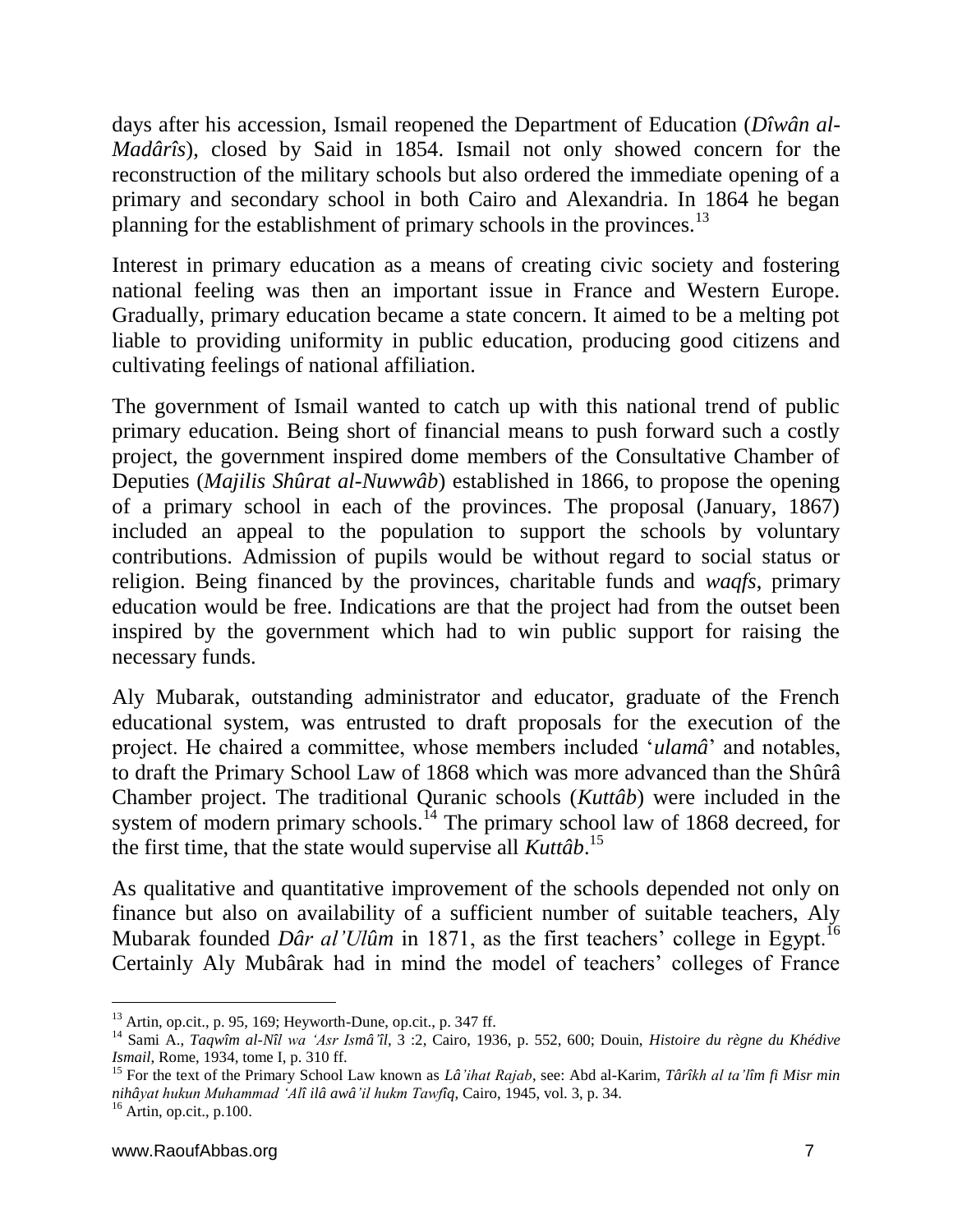known as the *école normale* when designing *Dâr al-'Ulûm*, including however consideration of the cultural differences.

When Ismail was deposed in 1879, there were some thirty schools controlled by the Department of Education, most of which were in Cairo and Alexandria with an enrollment of about 5,500 pupils; the percentage of females was  $15{\text -}20$  percent.<sup>17</sup> Yet it was obvious that funds were not sufficient to make primary public education available to all. Some private (*Ahlî*) primary schools were founded by wealthy persons and charitable Muslim and Coptic societies following the system of government-sponsored primary schools, which was influenced by the French system.

### **The Egyptian School in Paris**

In addition to the French impact on the Egyptian educational system of Muhammad Aly, and the reform of education under Ismail, the French educated Egyptians of the School in Paris were a unique example of French educational influence. The fact that most of the high ranking Egyptian officials who served in different government departments until the end of the nineteenth century were graduates of this school makes its influence significant.

The school known as *Al-Madrasa al-Misriyya al-Harbiyya bi-Bâris* (The Egyptian Military School in Paris), was founded in 1844 supervised by the French Ministry of War, it received a mission of seventy students chosen from military schools of Cairo, The School of Engineering, The School of Medicine and the School of Foreign Languages (*al-Alsun*). Among the members of this mission were some teachers sent to complete their education, and four Emris (two sons and two grandsons of Muhammad Aly). The object of this school was to provide suitable preparation for students to be enrolled in military and civil French higher education institutions.

A special syllabus was designed for the school. Besides military arts and drills, the students had to take courses in mathematics, physics, chemistry, history and geography. Stress was made on an intensive course of French in addition to Turkish and Arabic. The syllabus included Quran and Islamic law.

Those who passed the stage of preparation were enrolled in the Military School of Metz, the *École Polytechnique* in Paris, the School of Medicine or the School of Law according to the assignment of each student. All students had to stay in the

<sup>&</sup>lt;sup>17</sup> There is a problem with statistics as sources show different figures. The above gives an estimation based on Abd al-Karim, op. cit., p. 65 ff., Heyworth-Dunne, op. cit., p. 371 ff; see also Steppat F., "National Education projects in Egypt before British Occupation", in Polk & Chambers ed., *Beginnings of Modernization in the Middle East, the Nineteenth Century*, Chicago, 1968, p. 290 ff.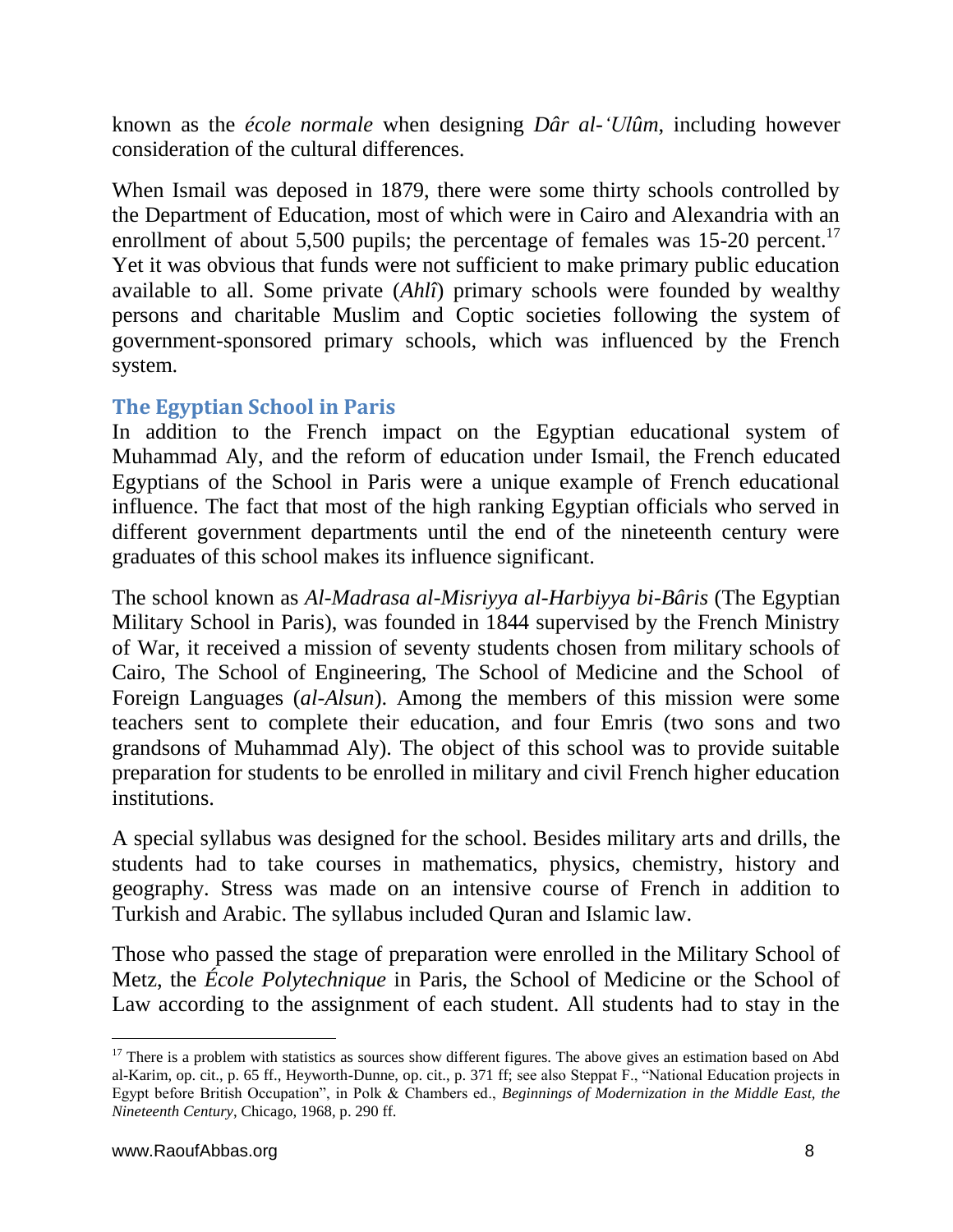dormitories of the Egyptian School where instructors of various discipline helped them daily by monitoring their study materials. Monthly reports on the achievement of each student were to be sent regularly to the Department of Education (*Dîwân al-Madâris*) in Cairo. After earning their diplomas, graduates of the Egyptian School were assigned a certain period of training in the French army or public utilities institutions before returning to Egypt. <sup>18</sup>

The Egyptian School in Paris was canceled by Abbas I in 1849, to be reopened by Ismail in 1869 with an enrollment of a hundred students. It resumed its function under the supervision of the French War Ministry. Naturally, when the 1870 was erupted, the school had a very hard time. Eventually, it was closed in 1871, and students were distributed to different French schools. Those who failed to be enrolled were sent home.<sup>19</sup>

It is significant that among the students of this school, we can identify a group of outstanding administrators such as Aly Mubarak, Minister of Education and *Waqfs*, Aly Ibrahim who succeeded Mubarak under Tawfiq, Muhammas Sharif, Minister of Foreign Affairs and Prime Minister several times under Tawfiq, Uthman Sabry who became president of the mixed court of Appeal, Shihata Isa, director of the Military Staff College under Ismail, to name just some of the elite graduates of that outstanding School. Needless to say that these high-ranking officials educated at and through the Egyptian School in Paris were responsible in one way or another for the development of Egypt in the nineteenth century.

The reluctant of Muhammad Aly to recruit French personnel until 1825 for political reasons did not prevent Egypt from taking advantage of this special relationship. Most of the missions were directed to France, and gradually the Egyptian graduates made their way to prominence in society. Soon they made a cultural bridge that joined modern Egypt with France. The French cultural influence in Egypt caused problems for the British Occupation, which tried actively to replace the French in the field of culture, but in vain.

It is noteworthy that opening cultural channels with France was the free choice of Egypt represented by its rulers and social elite. The services rendered to Egypt by French expertise were always appreciated, especially in the field of education. As shown above, the educational system of Egypt from Muhammad Aly to the British Occupation reflected French influence directly through the work of French experts or indirectly through the work of the Egyptians educated in France. In designing

 $\overline{a}$ 

 $18$  For details, see: Abd al-Karim, op. cit., vol. 2, p. 750 ff.

<sup>19</sup> On the system of the Egyptian School in Paris, see: *ibid*, P. 756 ff.; Mitchell (Timothy), *colonizing Egypt*, Cambridge-New York, 1990, p. 70-74.